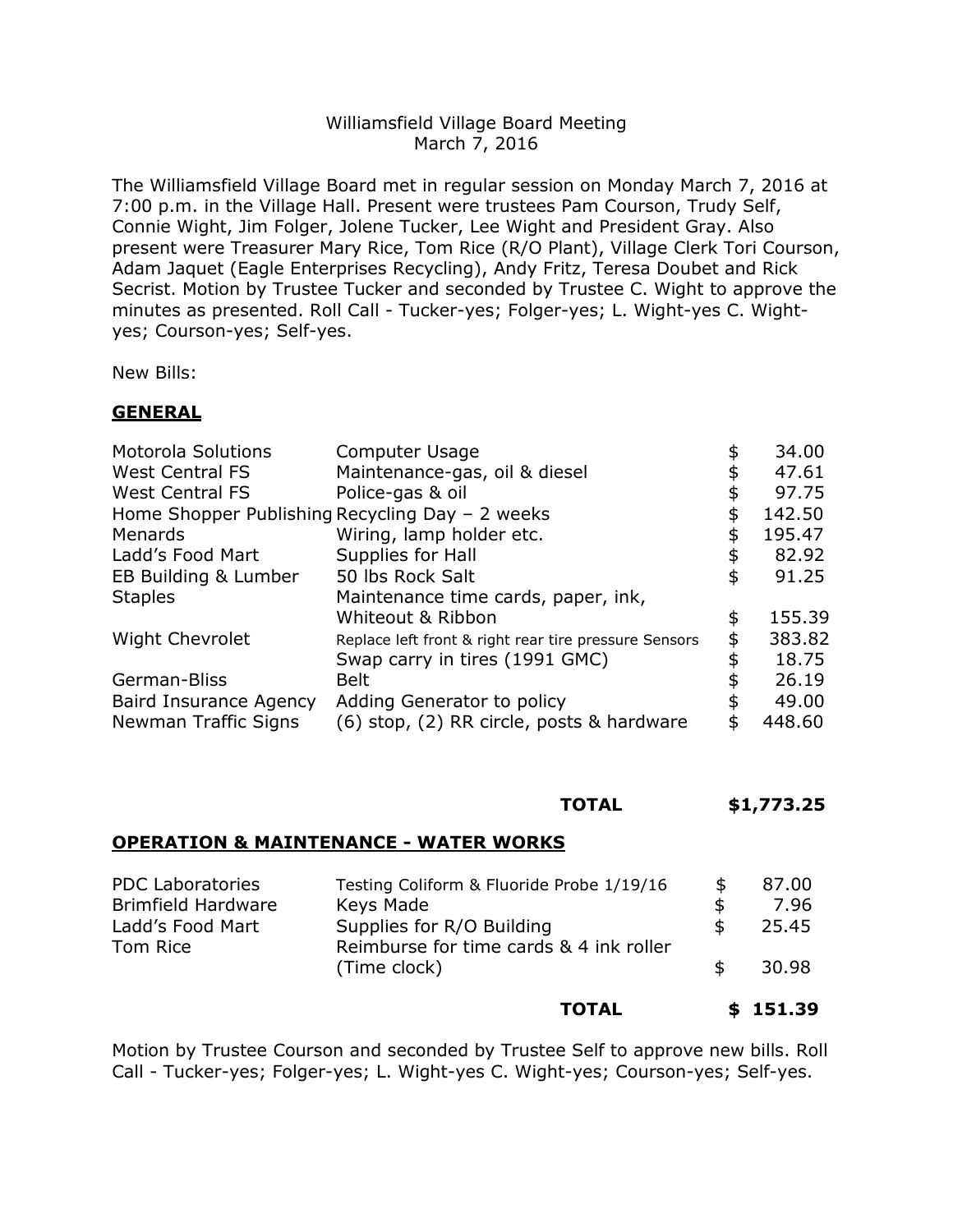Motion by Trustee Tucker and seconded by Trustee C. Wight to approve financial statement. Roll Call - Tucker-yes; Folger-yes; L. Wight-yes C. Wight-yes; Coursonyes; Self-yes.

Public Comment: Adam Jaquet from Eagle Enterprises Recycling offered the Village 2 different options for a renewal contract with them. The first option was a 5 year contract that slowly increased the rates per household once a year for 5 years starting out at \$3.25 per household and increasing \$.10 a year or the 5-year average of \$3.45 per household. Eagle Enterprises offers free recycling for Williamsfield School. The Village voted and decided to renew the contract with the option of \$3.45 per household for 5 years. Motion to renew with Eagle Enterprises Recycling by Trustee L. Wight and seconded by Trustee Folger. Roll Call - Tuckeryes; Folger-yes; L. Wight-yes C. Wight-yes; Courson-yes; Self-yes.

Andy Fritz representing The Williamsfield Park Association had proposals for the budget meeting. They want to move forward with electrical upgrades to Doubet-Benjamin Park. This includes upgrading existing pavilion and new service in NW. The total quote for the upgrades is \$6,800. The Park Association is proposing splitting the cost with the Village, so the Village's portion will be \$3,400. The Ameren Commercial Rate would be \$480 a year for the electricity; they are also asking the Board to include these electrical costs in the budget. They also asked to use the memorial funds set aside from Dave Mailen's Memorial to install a curved, easily-maintained plant bed centered within the property surrounding the gazebo, including brick edging as a memorial to Dave Mailen. The installation will be done by volunteers. The plant bed will be maintained by Spoon River Landscaping and the Park Association. Motion to approve costs for the electrical upgrades and the Dave Mailen Memorial by Trustee L. Wight and seconded by Trustee Courson. Roll Call - Tucker-yes; Folger-yes; L. Wight-yes C. Wight-yes; Coursonyes; Self-yes.

Correspondence: Request from Williamsfield Public Library to have permission to use the Doubet-Benjamin Park for the Annual Easter Egg hunt on March 26<sup>th</sup>. Motion to approve Library for use of the park and donation of \$50 by Trustee Courson and Seconded by Trustee Tucker. Roll Call - Tucker-yes; Folger-yes; L. Wight-yes C. Wight-yes; Courson-yes; Self-yes. The Village received a letter from the Illinois Department of Health stating that filings for the water system were in perfect compliance for the year of 2015, which is a great accomplishment. Ameren sent a letter showing the route for the new power line which leads from Galesburg to Peoria.

Maintenance Report: The field tile in the area behind (North) of the new addition are deteriorating; they are causing holes to develop. Maintenance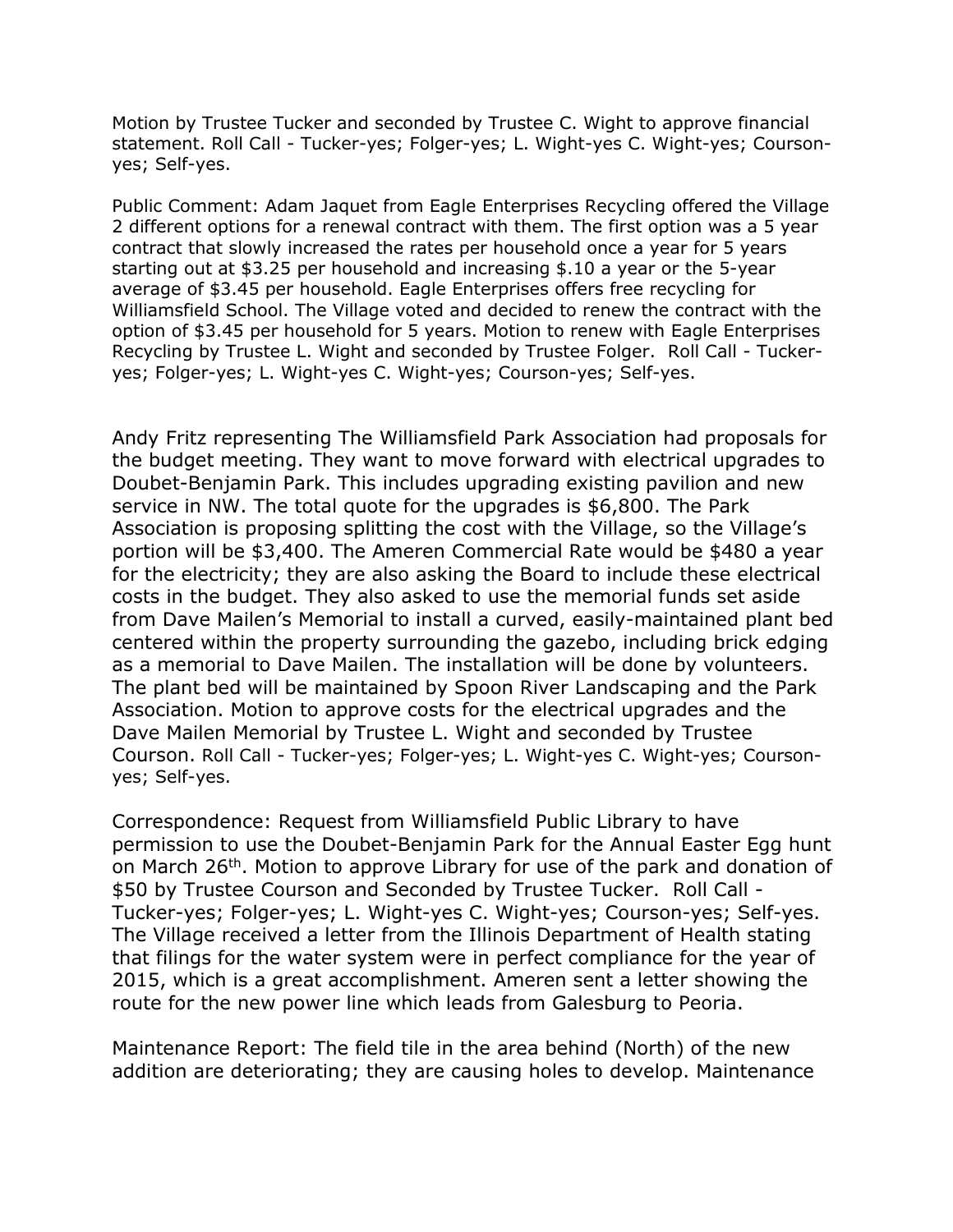has filled the holes for now but significant work is required to fix the problem. This has been an ongoing issue for several years now. The maintenance dept. is going to put up caution tape to try to deter people away from the area. It will take a lot of money to repair it and the Village does not have the equipment to do it. The options would be to have the job hired out or the Village would have to purchase a larger backhoe. An estimate was done about 5 years ago to have the repairs made and at that time it would cost \$33,000 to repair. Trustee Folger is going to check with the person that did the estimate to see what his original plan was going to be and see what the cost would be now to have the tiling and drainage system replaced. This project will need to be put on the priority list of things that need to be done.

Police Report: The following calls of service were handled by the police department for the month of February:

2 Warrant Arrests Transported to Jail Harassment Warned and Advised Phone Scam Report on File Stand by request No report needed

Underage Drinking Party 8 Ordinance Citations (Report)

# **Citations issued in February**

| Violations                  | <b>Citations</b> | Warnings |
|-----------------------------|------------------|----------|
| Seatbelt                    |                  |          |
| Speeding                    |                  |          |
| Disobeyed Stop Sign         |                  |          |
| <b>Ordinance Violations</b> | 8                |          |
| Other                       |                  |          |

Water Department: Tom Rice stated that in the next 2-3 months the membranes need to be flushed and this requires 2 different kinds of chemicals. The total cost to purchase the chemical is \$1,744.80 for 4 – 90lbs bags. Motion to approve purchasing the chemicals by Trustee Self and Seconded by Trustee Tucker. Roll Call - Tucker-yes; Folger-yes; L. Wightyes C. Wight-yes; Courson-yes; Self-yes. The pipes at the base of the water tower needs to be replaced. We can do so by using the remainder of the water grant; we will get an estimate and get it scheduled.